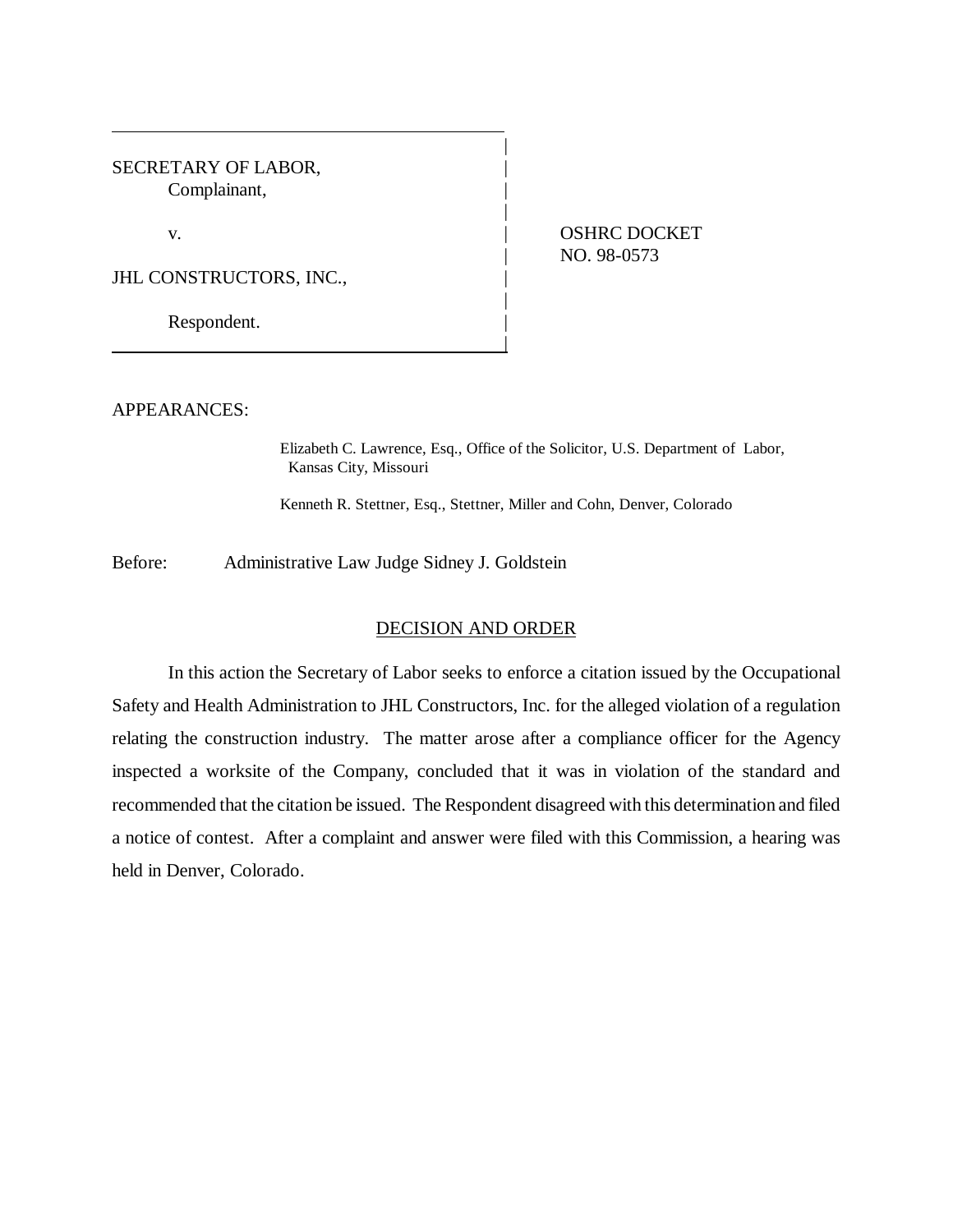The citation charged that:

Each employee on a walking/working surface with an unprotected side or edge which was 6 feet (1.8m) or more above a lower level, was not protected from falling by the use of guardrail systems, safety net systems, or personal fall arrest systems:

a) JHL Constructors, Inc., as the controlling contractor, did not ensure that employees of Central Masonry Corporation erecting a block wall at 1731 Wildcat Reserve Parkway in Highlands Ranch, CO were protected from falling in excess of 6 feet from the edge of the pre-cast concrete deck to the lower level.

in violation of the regulation found at 29 C.F.R. §1926.501(b)(1) which reads as follows:

(b)(1) *Unprotected sides and edges.* Each employee on a walking/working surface (horizontal and vertical surface) with an unprotected side or edge which is 6 feet (1.8 m) or more above a lower level shall be protected from falling by the use of guardrail systems, safety net systems, or personal fall arrest systems.

The material facts are not in substantial dispute and may be briefly summarized. JHL Constructors, Inc. was the general contractor in the construction of a middle school. It subcontracted masonry work to Central Masonry Corporation with the stipulation that the latter would comply with Respondent's safety rules and OSHA safety regulations. Respondent itself had a safety program, including safety manuals, programs, meetings and scheduled and unscheduled daily site inspections. The company also reviewed Central's safety rules. Respondent's assistant superintendent and safety representative monitored the middle school project at least twice daily, including subcontractor activity. There were also daily discussions with subcontractor employees relating to safety requirements. When necessary, Respondent disciplined subcontractor employees if safety violations were observed.

At approximately 10:30 a.m. on February 26, 1998, Respondent's officers began an unscheduled safety inspection when they were informed that a compliance officer from OSHA was on the worksite to conduct a safety inspection. During the course of the inspection, they observed an employee of the masonry subcontractor erecting a block wall while he was within approximately two feet of a leading edge which was about fourteen feet above ground level. No Respondent employee was on the scene.

Earlier that morning stanchions and warning tape were located about six feet from the edge, a situation observed by company inspectors during their routine inspection. It was not until they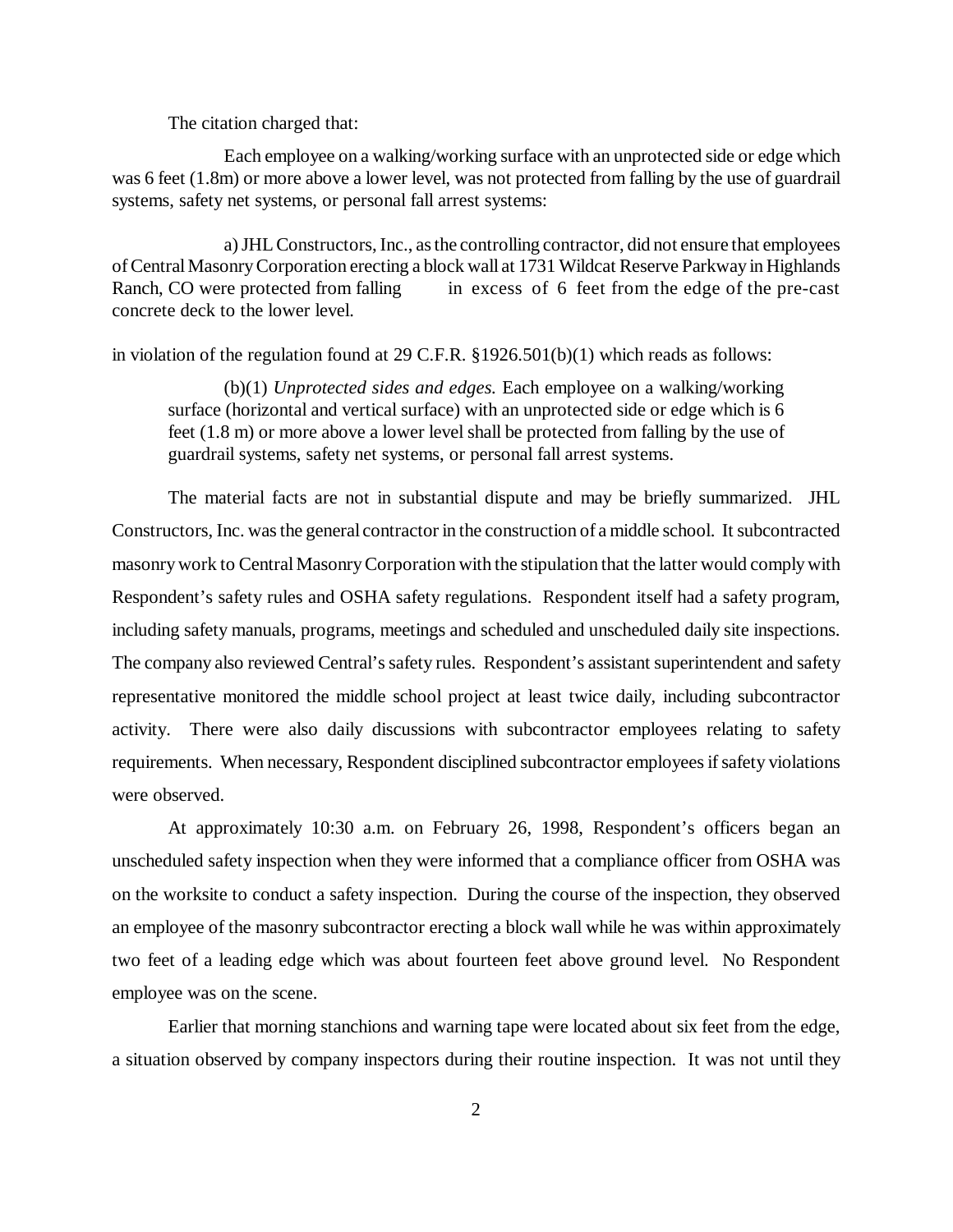accompanied the compliance officer that they learned a subcontractor mason was working in an unsafe manner. Respondent's Vice President and Superintendent immediately ordered him to halt work. At first the subcontractor's employee refused to stop, but, after some indelicate words, the mason departed the premises.

The compliance officer videotaped the Central Masonry employee working within three feet of the unprotected edge of the wall. He worked in this area for about one-half hour. Other subcontractor workers also were near the unprotected edge. The tapes confirmed that there were no guard rails, safety nets or other personal fall protection to keep employees from the fall hazard.

Respondent's supervisors were unaware that stanchions and caution tape were removed and that the mason was working too close to the edge of the wall.

JCL Constructors, Inc. has rule which requires that platforms above six feet must be guarded by a standard railing or its equivalent. As previously noted, the company had no employees in the area of the violation. Other subcontractors, including electricians and plumbers, were also informed that a safety line was required if they were closer than six feet from an edge.

Respondent's assistant superintendent and safety representative conducted inspections at 7:00 a.m. and 3:30 p.m. daily. When they checked the construction site on the morning of the infraction, everything seemed in order.

On the basis of the record in this case, the Secretary's position is that the standard in issue applies; that the terms of the standard were not met; that the hazard

was accessible to employees (of Central Masonry); and that the employer had knowledge of the hazards.

The Respondent points out that the Complainant does not dispute the company's extensive safety program, including safety audits, on site daily inspections as well as unscheduled safety inspections and twice daily scheduled safety walk-throughs. The company adds that it also had daily discussions with subcontractor employees and foremen relating to leading edge and outer edge safety requirements. Further, the company took corrective action when safety violations or hazardous conditions were observed.

Both parties agree that the Secretary has the burden of proof that the Respondent violated